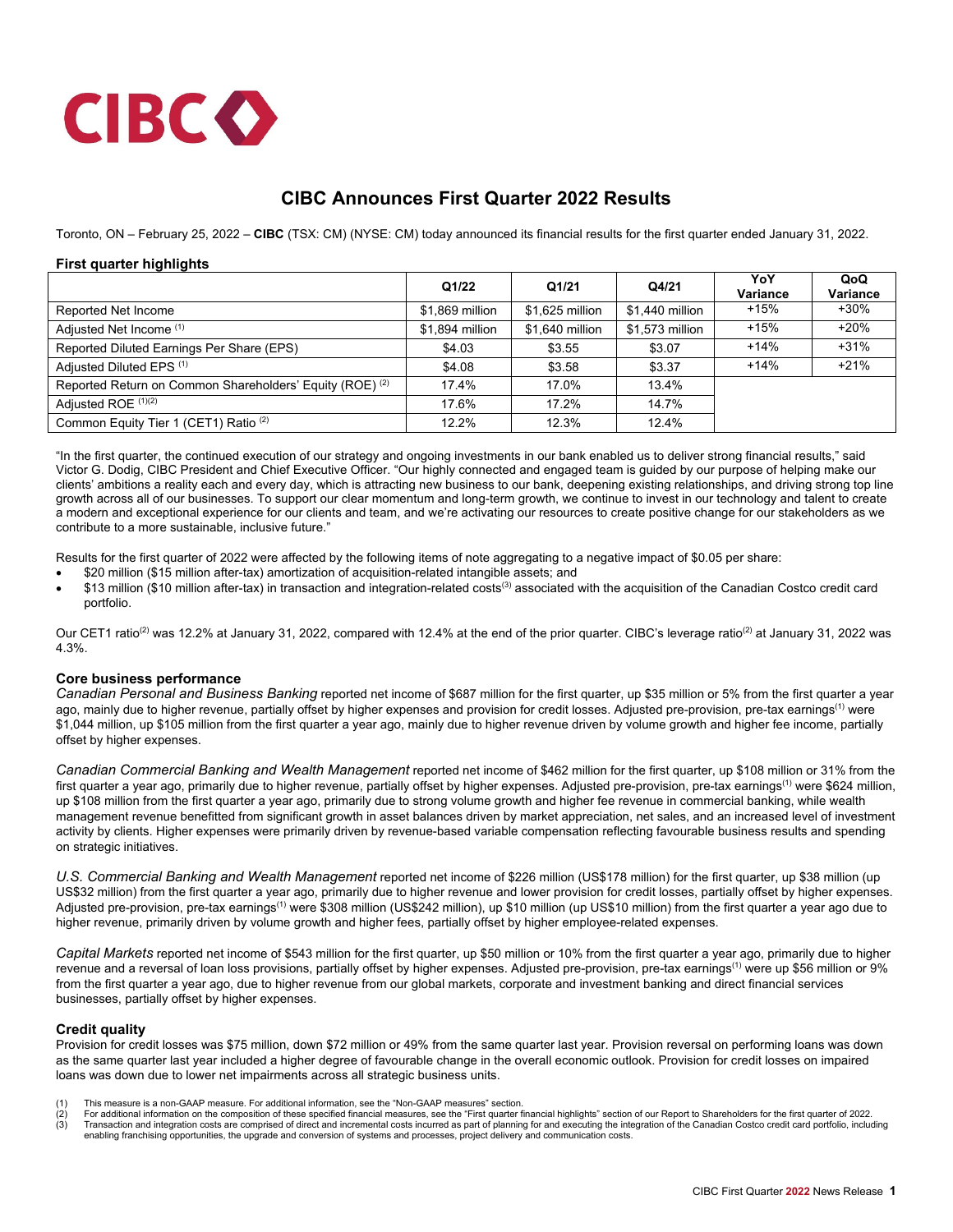## **Share split subject to shareholder approval**

In February 2022, CIBC's Board of Directors approved a two-for-one share split (Share Split) of CIBC's issued and outstanding common shares to be effected through an amendment to CIBC's by-laws. The Share Split is subject to the approval of CIBC shareholders at the Annual and Special Meeting of Shareholders scheduled to be held on April 7, 2022 and to the requirements of the Toronto Stock Exchange and New York Stock Exchange. If approved by CIBC shareholders and the stock exchanges and implemented by CIBC's Board, each shareholder of record at the close of business on May 6, 2022 (Record Date) will receive one additional share on May 13, 2022 (Payment Date) for every one share held on the Record Date.

# **Non-GAAP measures**

We use a number of financial measures to assess the performance of our business lines as described below. Some measures are calculated in accordance with GAAP (International Financial Reporting Standards), while other measures do not have a standardized meaning under GAAP, and accordingly, these measures may not be comparable to similar measures used by other companies. Investors may find these non-GAAP measures, which include non-GAAP financial measures and non-GAAP ratios as defined in National Instrument 52-112 "Non-GAAP and Other Financial Measures Disclosure", useful in understanding how management views underlying business performance.

Management assesses results on a reported and adjusted basis and considers both as useful measures of performance. Adjusted measures, which include adjusted total revenue, adjusted provision for credit losses, adjusted non-interest expenses, adjusted income before income taxes, adjusted income taxes, adjusted net income and adjusted pre-provision, pre-tax earnings, remove items of note from reported results to calculate our adjusted results. Adjusted measures represent non-GAAP measures.

Certain additional disclosures for these specified financial measures have been incorporated by reference and can be found in the "Non-GAAP measures" section of our Report to Shareholders for the first quarter of 2022 available on SEDAR at www.sedar.com.

The following table provides a reconciliation of GAAP (reported) results to non-GAAP (adjusted) results on a segmented basis.

|                                                                   |              |        |                         |                               |                |                   |    |              |    |                         |                 | U.S.               |
|-------------------------------------------------------------------|--------------|--------|-------------------------|-------------------------------|----------------|-------------------|----|--------------|----|-------------------------|-----------------|--------------------|
|                                                                   |              |        | Canadian                |                               | U.S.           |                   |    |              |    |                         |                 | Commercial         |
|                                                                   | Canadian     |        | Commercial              |                               | Commercial     |                   |    |              |    |                         |                 | <b>Banking and</b> |
|                                                                   | Personal     |        | Banking and Banking and |                               |                |                   |    |              |    |                         |                 | Wealth             |
|                                                                   | and Business | Wealth |                         | Wealth                        |                | Capital Corporate |    |              |    | <b>CIBC</b>             |                 | <b>Management</b>  |
| \$ millions, as at or for the three months ended January 31, 2022 |              |        |                         | Banking Management Management |                | Markets and Other |    |              |    | <b>Total</b>            | (US\$ millions) |                    |
| Operating results - reported                                      |              |        |                         |                               |                |                   |    |              |    |                         |                 |                    |
| Total revenue                                                     | 2,183        |        | 1,297                   | S                             | 609            | 1,304<br>\$       | \$ | 105          | S  | 5,498                   |                 | 479                |
| Provision for (reversal of) credit losses                         | 98           |        | (4)                     |                               | 28             | (38)              |    | (9)          |    | 75                      |                 | 22                 |
| Non-interest expenses                                             | 1,152        |        | 673                     |                               | 318            | 596               |    | 284          |    | 3,023                   |                 | 250                |
| Income (loss) before income taxes                                 | 933          |        | 628                     |                               | 263            | 746               |    | (170)        |    | 2,400                   |                 | 207                |
| Income taxes                                                      | 246          |        | 166                     |                               | 37             | 203               |    | (121)        |    | 531                     |                 | 29                 |
| Net income (loss)                                                 | 687          |        | 462                     |                               | 226            | 543               |    | (49)         |    | 1,869                   |                 | 178                |
| Net income attributable to non-controlling interests              |              |        |                         |                               | $\blacksquare$ |                   |    | 5            |    | 5                       |                 |                    |
| Net income (loss) attributable to equity shareholders             | 687          |        | 462                     |                               | 226            | 543               |    | (54)         |    | 1,864                   |                 | 178                |
| Diluted EPS (\$)                                                  |              |        |                         |                               |                |                   |    |              | \$ | 4.03                    |                 |                    |
| Impact of items of note (1)                                       |              |        |                         |                               |                |                   |    |              |    |                         |                 |                    |
| Non-interest expenses                                             |              |        |                         |                               |                |                   |    |              |    |                         |                 |                    |
| Amortization of acquisition-related intangible assets             | \$           | \$     |                         | \$                            | $(17)$ \$      |                   | S  | $(3)$ \$     |    | (20)                    | \$              | (13)               |
| Transaction and integration-related costs <sup>(2)</sup>          | (13)         |        |                         |                               |                |                   |    |              |    | (13)                    |                 |                    |
| Impact of items of note on non-interest expenses                  | (13)         |        |                         |                               | (17)           |                   |    | (3)          |    | (33)                    |                 | (13)               |
| Total pre-tax impact of items of note on net income               | 13           |        |                         |                               | 17             |                   |    | 3            |    | 33                      |                 | $\overline{13}$    |
| Income taxes                                                      |              |        |                         |                               |                |                   |    |              |    |                         |                 |                    |
| Amortization of acquisition-related intangible assets             |              |        |                         |                               | 4              |                   |    | 1            |    | 5                       |                 | 3                  |
| Transaction and integration-related costs <sup>(2)</sup>          | 3            |        |                         |                               |                |                   |    |              |    | 3                       |                 |                    |
| Impact of items of note on income taxes                           | 3            |        | $\blacksquare$          |                               | 4              |                   |    | 1            |    | $\overline{\mathbf{8}}$ |                 | 3                  |
| Total after-tax impact of items of note on net income             | 10           |        | $\blacksquare$          |                               | 13             |                   |    | $\mathbf{2}$ |    | 25                      |                 | 10                 |
| Impact of items of note on diluted EPS (\$)                       |              |        |                         |                               |                |                   |    |              | \$ | 0.05                    |                 |                    |
| Operating results $-$ adjusted $(3)$                              |              |        |                         |                               |                |                   |    |              |    |                         |                 |                    |
| Total revenue $-$ adjusted $(4)$                                  | \$<br>2,183  | S      | 1,297                   | \$                            | 609            | \$<br>1,304       | s  | 105          | \$ | 5,498                   | S               | 479                |
| Provision for (reversal of) credit losses - adjusted              | 98           |        | (4)                     |                               | 28             | (38)              |    | (9)          |    | 75                      |                 | 22                 |
| Non-interest expenses - adjusted                                  | 1,139        |        | 673                     |                               | 301            | 596               |    | 281          |    | 2,990                   |                 | 237                |
| Income (loss) before income taxes - adjusted                      | 946          |        | 628                     |                               | 280            | 746               |    | (167)        |    | 2,433                   |                 | 220                |
| Income taxes - adjusted                                           | 249          |        | 166                     |                               | 41             | 203               |    | (120)        |    | 539                     |                 | 32                 |
| Net income (loss) - adjusted                                      | 697          |        | 462                     |                               | 239            | 543               |    | (47)         |    | 1,894                   |                 | 188                |
| Net income attributable to non-controlling interests - adjusted   |              |        |                         |                               |                |                   |    | 5            |    | 5                       |                 |                    |
| Net income (loss) attributable to equity shareholders – adjusted  | 697          |        | 462                     |                               | 239            | 543               |    | (52)         |    | 1,889                   |                 | 188                |
| Adjusted diluted EPS (\$)                                         |              |        |                         |                               |                |                   |    |              | \$ | 4.08                    |                 |                    |

(1) Items of note are removed from reported results to calculate adjusted results.

(2) Transaction and integration costs are comprised of direct and incremental costs incurred as part of planning for and executing the integration of the Canadian Costco credit card portfolio, including enabling franchising opportunities, the upgrade and conversion of systems and processes, project delivery and communication costs.

Adjusted to exclude the impact of items of note. Adjusted measures are non-GAAP measures

(4) CIBC total results excludes a taxable equivalent basis (TEB) adjustment of \$59 million (October 31, 2021: \$48 million; January 31, 2021: \$54 million). Our adjusted efficiency ratio and adjusted operating leverage are calculated on a TEB.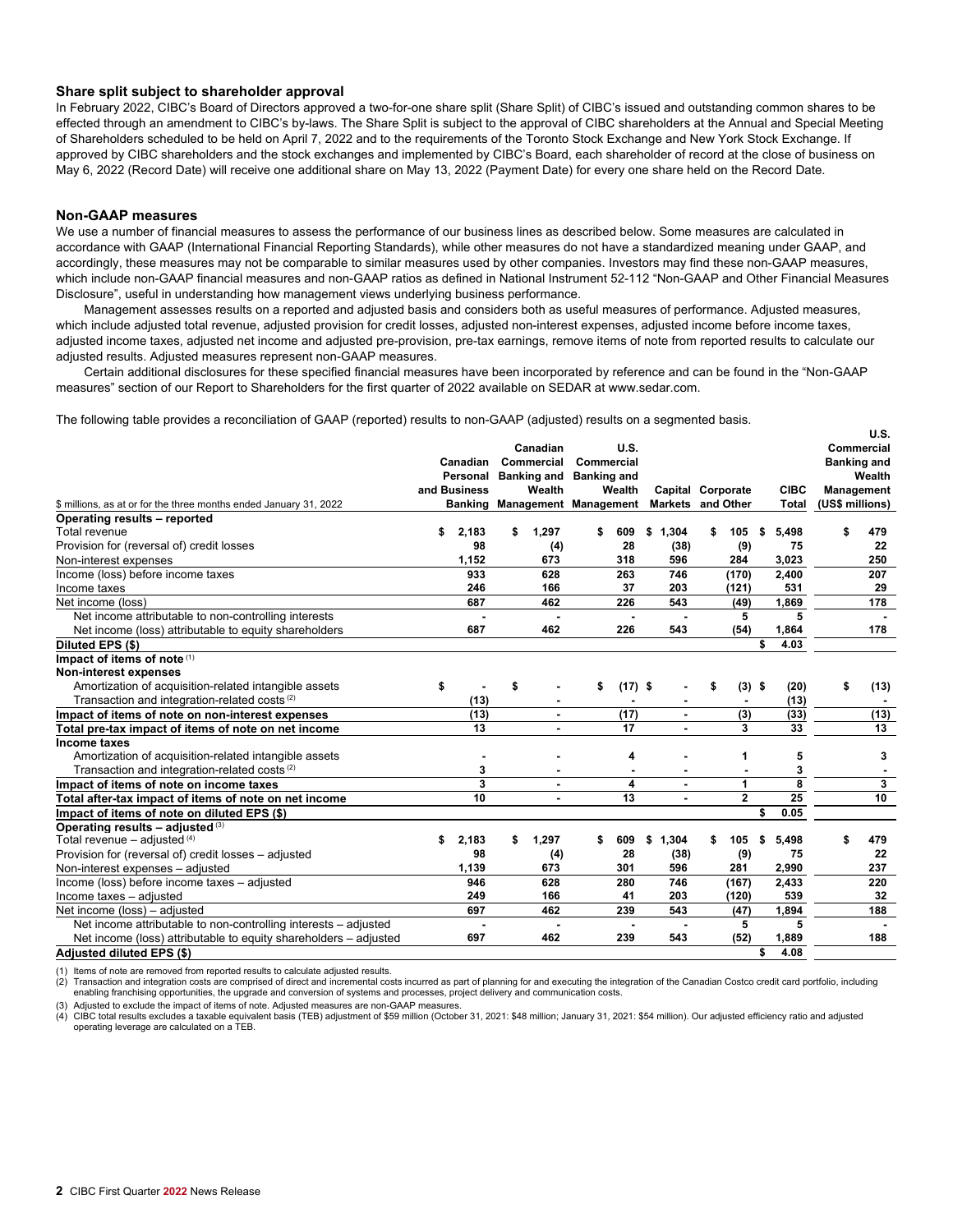The following table provides a reconciliation of GAAP (reported) results to non-GAAP (adjusted) results on a segmented basis.

|                                                                   |    |                               |                          |                |     |                          |                   |                         | U.S.            |
|-------------------------------------------------------------------|----|-------------------------------|--------------------------|----------------|-----|--------------------------|-------------------|-------------------------|-----------------|
|                                                                   |    |                               | Canadian                 | U.S.           |     |                          |                   |                         | Commercial      |
|                                                                   |    | Canadian                      | Commercial               | Commercial     |     |                          |                   |                         | Banking and     |
|                                                                   |    | Personal                      | Banking and              | Banking and    |     |                          |                   |                         | Wealth          |
|                                                                   |    | and Business                  | Wealth                   | Wealth         |     |                          | Capital Corporate | <b>CIBC</b>             | Management      |
| \$ millions, as at or for the three months ended October 31, 2021 |    | Banking Management Management |                          |                |     |                          | Markets and Other | Total                   | (US\$ millions) |
| Operating results - reported                                      |    |                               |                          |                |     |                          |                   |                         |                 |
| Total revenue                                                     | S  | 2.128                         | \$<br>1,240              | \$<br>562      | \$  | 1,012                    | \$<br>122         | \$<br>5.064             | \$<br>448       |
| Provision for (reversal of) credit losses                         |    | 164                           | (5)                      | (51)           |     | (34)                     | $\overline{4}$    | 78                      | (40)            |
| Non-interest expenses                                             |    | 1.152                         | 646                      | 296            |     | 528                      | 513               | 3.135                   | 235             |
| Income (loss) before income taxes                                 |    | 812                           | 599                      | 317            |     | 518                      | (395)             | 1,851                   | 253             |
| Income taxes                                                      |    | 215                           | 157                      | 61             |     | 140                      | (162)             | 411                     | 49              |
| Net income (loss)                                                 |    | 597                           | 442                      | 256            |     | 378                      | (233)             | 1,440                   | 204             |
| Net income attributable to non-controlling interests              |    |                               |                          |                |     |                          | 4                 | 4                       |                 |
| Net income (loss) attributable to equity shareholders             |    | 597                           | 442                      | 256            |     | 378                      | (237)             | 1,436                   | 204             |
| Diluted EPS (\$)                                                  |    |                               |                          |                |     |                          |                   | \$<br>3.07              |                 |
| Impact of items of note (1)                                       |    |                               |                          |                |     |                          |                   |                         |                 |
| Non-interest expenses                                             |    |                               |                          |                |     |                          |                   |                         |                 |
| Amortization of acquisition-related intangible assets             | \$ |                               | \$                       | \$<br>(16)     | -\$ |                          | \$<br>(3)         | \$<br>(19)              | \$<br>(13)      |
| Transaction and integration-related costs <sup>(2)</sup>          |    | (12)                          |                          |                |     |                          | $\blacksquare$    | (12)                    |                 |
| Charge related to the consolidation of our real estate portfolio  |    |                               |                          |                |     |                          | (109)             | (109)                   |                 |
| Increase in legal provisions                                      |    |                               |                          |                |     |                          | (40)              | (40)                    |                 |
| Impact of items of note on non-interest expenses                  |    | (12)                          | $\blacksquare$           | (16)           |     | $\blacksquare$           | (152)             | (180)                   | (13)            |
| Total pre-tax impact of items of note on net income               |    | 12                            |                          | 16             |     | $\blacksquare$           | 152               | 180                     | 13              |
| Income taxes                                                      |    |                               |                          |                |     |                          |                   |                         |                 |
| Amortization of acquisition-related intangible assets             |    |                               |                          | 4              |     |                          |                   | 4                       | 3               |
| Transaction and integration-related costs <sup>(2)</sup>          |    | 3                             |                          |                |     |                          |                   | 3                       |                 |
| Charge related to the consolidation of our real estate portfolio  |    |                               |                          |                |     |                          | 29                | 29                      |                 |
| Increase in legal provisions                                      |    |                               |                          |                |     |                          | 11                | 11                      |                 |
| Impact of items of note on income taxes                           |    | 3                             | $\overline{\phantom{a}}$ | $\overline{4}$ |     | $\overline{\phantom{a}}$ | 40                | 47                      | 3               |
| Total after-tax impact of items of note on net income             |    | 9                             |                          | 12             |     | $\blacksquare$           | 112               | 133                     | 10              |
| Impact of items of note on diluted EPS (\$)                       |    |                               |                          |                |     |                          |                   | \$<br>0.30              |                 |
| Operating results - adjusted (3)                                  |    |                               |                          |                |     |                          |                   |                         |                 |
| Total revenue $-$ adjusted $(4)$                                  | \$ | 2,128                         | \$<br>1,240              | \$<br>562      | \$  | 1,012                    | \$<br>122         | \$<br>5,064             | \$<br>448       |
| Provision for (reversal of) credit losses - adjusted              |    | 164                           | (5)                      | (51)           |     | (34)                     | 4                 | 78                      | (40)            |
| Non-interest expenses - adjusted                                  |    | 1.140                         | 646                      | 280            |     | 528                      | 361               | 2,955                   | 222             |
| Income (loss) before income taxes - adjusted                      |    | 824                           | 599                      | 333            |     | 518                      | (243)             | 2,031                   | 266             |
| Income taxes - adjusted                                           |    | 218                           | 157                      | 65             |     | 140                      | (122)             | 458                     | 52              |
| Net income (loss) - adjusted                                      |    | 606                           | 442                      | 268            |     | 378                      | (121)             | 1.573                   | 214             |
| Net income attributable to non-controlling interests - adjusted   |    | $\overline{\phantom{a}}$      | ÷,                       | $\overline{a}$ |     | ÷,                       | 4                 | $\overline{\mathbf{4}}$ |                 |
| Net income (loss) attributable to equity shareholders - adjusted  |    | 606                           | 442                      | 268            |     | 378                      | (125)             | 1,569                   | 214             |
| Adjusted diluted EPS (\$)                                         |    |                               |                          |                |     |                          |                   | \$<br>3.37              |                 |

See previous page for footnote references.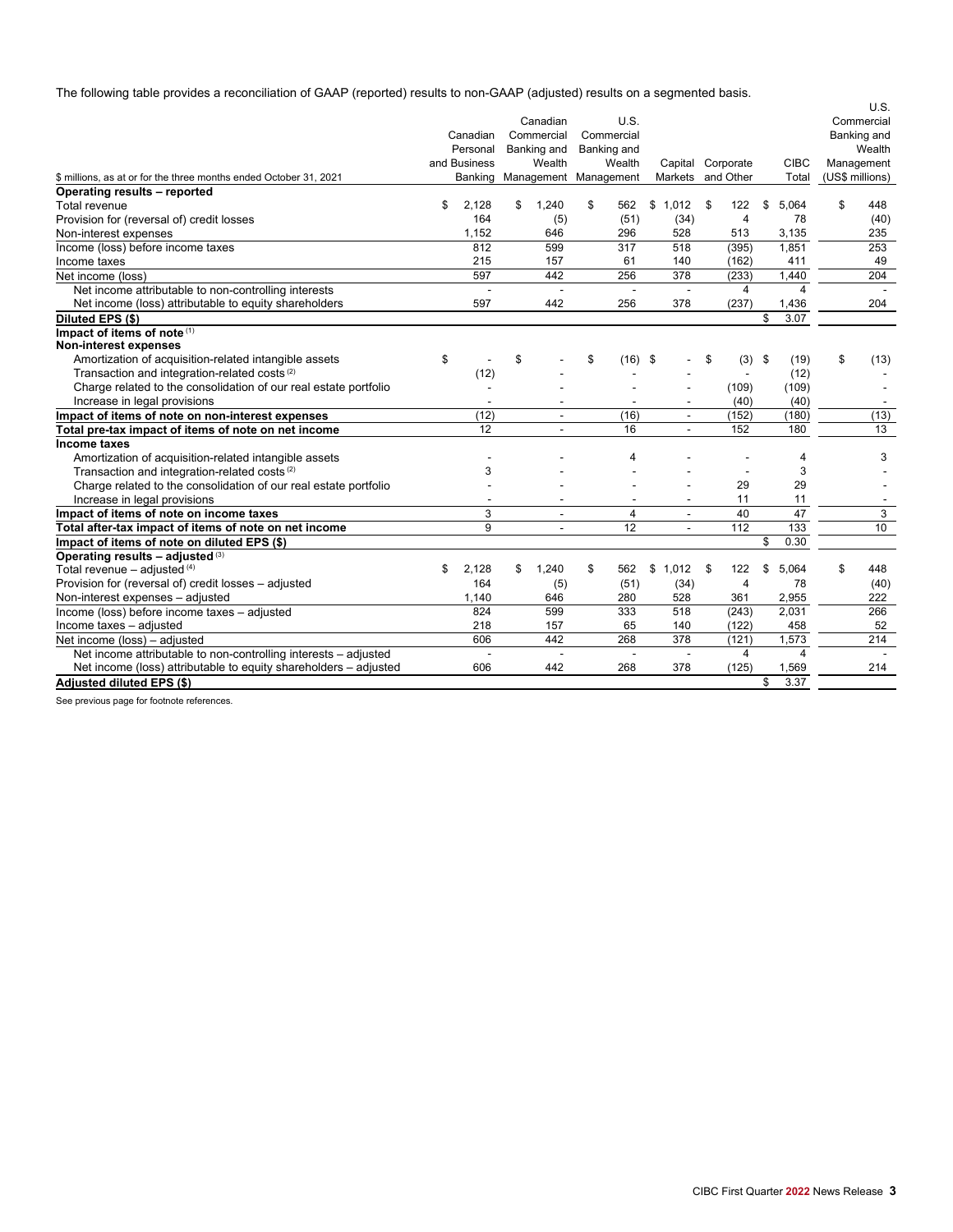The following table provides a reconciliation of GAAP (reported) results to non-GAAP (adjusted) results on a segmented basis.

|                                                                   |                          |            |                          |            |                 |                          |    |                          |                         | U.S.            |
|-------------------------------------------------------------------|--------------------------|------------|--------------------------|------------|-----------------|--------------------------|----|--------------------------|-------------------------|-----------------|
|                                                                   |                          |            | Canadian                 |            | U.S.            |                          |    |                          |                         | Commercial      |
|                                                                   | Canadian                 | Commercial |                          | Commercial |                 |                          |    |                          |                         | Banking and     |
|                                                                   | Personal                 |            | Banking and              |            | Banking and     |                          |    |                          |                         | Wealth          |
|                                                                   | and Business             |            | Wealth                   |            | Wealth          | Capital Corporate        |    |                          | <b>CIBC</b>             | Management      |
| \$ millions, as at or for the three months ended January 31, 2021 | Banking                  |            | Management Management    |            |                 | Markets and Other        |    |                          | Total                   | (US\$ millions) |
| Operating results - reported                                      |                          |            |                          |            |                 |                          |    |                          |                         |                 |
| Total revenue                                                     | \$<br>2,025              | \$         | 1,088                    | \$         | 561             | \$<br>1.174              | \$ | 115                      | \$<br>4.963             | \$<br>437       |
| Provision for credit losses                                       | 54                       |            | 33                       |            | 45              | 5                        |    | 10                       | 147                     | 35              |
| Non-interest expenses                                             | 1.086                    |            | 572                      |            | 280             | 522                      |    | 266                      | 2.726                   | 218             |
| Income (loss) before income taxes                                 | 885                      |            | 483                      |            | 236             | 647                      |    | (161)                    | 2,090                   | 184             |
| Income taxes                                                      | 233                      |            | 129                      |            | 48              | 154                      |    | (99)                     | 465                     | 38              |
| Net income (loss)                                                 | 652                      |            | 354                      |            | 188             | 493                      |    | (62)                     | 1,625                   | 146             |
| Net income attributable to non-controlling interests              |                          |            |                          |            | $\blacksquare$  |                          |    | 4                        | $\overline{\mathbf{4}}$ |                 |
| Net income (loss) attributable to equity shareholders             | 652                      |            | 354                      |            | 188             | 493                      |    | (66)                     | 1,621                   | 146             |
| Diluted EPS (\$)                                                  |                          |            |                          |            |                 |                          |    |                          | \$<br>3.55              |                 |
| Impact of items of note (1)                                       |                          |            |                          |            |                 |                          |    |                          |                         |                 |
| Non-interest expenses                                             |                          |            |                          |            |                 |                          |    |                          |                         |                 |
| Amortization of acquisition-related intangible assets             | \$                       | \$         |                          | \$         | $(17)$ \$       | $\overline{\phantom{a}}$ | \$ | (3)                      | \$<br>(20)              | \$<br>(13)      |
| Impact of items of note on non-interest expenses                  | $\overline{\phantom{a}}$ |            |                          |            | (17)            | $\overline{\phantom{a}}$ |    | $\overline{(3)}$         | (20)                    | (13)            |
| Total pre-tax impact of items of note on net income               |                          |            |                          |            | 17              |                          |    | 3                        | 20                      | $\overline{13}$ |
| Income taxes                                                      |                          |            |                          |            |                 |                          |    |                          |                         |                 |
| Amortization of acquisition-related intangible assets             | $\overline{\phantom{a}}$ |            | $\overline{\phantom{a}}$ |            | 5               | $\overline{\phantom{a}}$ |    | $\overline{\phantom{a}}$ | 5                       | 4               |
| Impact of items of note on income taxes                           | $\blacksquare$           |            | $\blacksquare$           |            | $\overline{5}$  | $\blacksquare$           |    | $\overline{\phantom{a}}$ | $\overline{5}$          | 4               |
| Total after-tax impact of items of note on net income             |                          |            |                          |            | $\overline{12}$ | $\overline{\phantom{a}}$ |    | 3                        | 15                      | 9               |
| Impact of items of note on diluted EPS (\$)                       |                          |            |                          |            |                 |                          |    |                          | \$<br>0.03              |                 |
| Operating results - adjusted (3)                                  |                          |            |                          |            |                 |                          |    |                          |                         |                 |
| Total revenue - adjusted (4)                                      | \$<br>2.025              | \$         | 1.088                    | \$         | 561             | \$<br>1.174              | S  | 115                      | \$<br>4.963             | \$<br>437       |
| Provision for credit losses - adjusted                            | 54                       |            | 33                       |            | 45              | 5                        |    | 10                       | 147                     | 35              |
| Non-interest expenses - adjusted                                  | 1,086                    |            | 572                      |            | 263             | 522                      |    | 263                      | 2.706                   | 205             |
| Income (loss) before income taxes - adjusted                      | 885                      |            | 483                      |            | 253             | 647                      |    | (158)                    | 2,110                   | 197             |
| Income taxes - adjusted                                           | 233                      |            | 129                      |            | 53              | 154                      |    | (99)                     | 470                     | 42              |
| Net income (loss) - adjusted                                      | 652                      |            | 354                      |            | 200             | 493                      |    | (59)                     | 1,640                   | 155             |
| Net income attributable to non-controlling interests – adjusted   | $\blacksquare$           |            |                          |            | $\blacksquare$  |                          |    | 4                        | $\overline{\mathbf{4}}$ |                 |
| Net income (loss) attributable to equity shareholders – adjusted  | 652                      |            | 354                      |            | 200             | 493                      |    | (63)                     | 1,636                   | 155             |
| Adjusted diluted EPS (\$)                                         |                          |            |                          |            |                 |                          |    |                          | \$<br>3.58              |                 |

See previous page for footnote references.

The following table provides a reconciliation of GAAP (reported) net income to non-GAAP (adjusted) pre-provision, pre-tax earnings on a segmented basis.

|                |                                                                             |                      |              |             |                               |    |             |    |                   |   |           |             |            | U.S.            |
|----------------|-----------------------------------------------------------------------------|----------------------|--------------|-------------|-------------------------------|----|-------------|----|-------------------|---|-----------|-------------|------------|-----------------|
|                |                                                                             | Canadian<br>Personal |              |             | Canadian                      |    | U.S.        |    |                   |   |           |             |            | Commercial      |
|                |                                                                             |                      |              |             | Commercial                    |    | Commercial  |    |                   |   |           |             |            | Banking and     |
|                |                                                                             |                      |              | Banking and |                               |    | Banking and |    |                   |   |           |             |            | Wealth          |
|                |                                                                             |                      | and Business | Wealth      |                               |    | Wealth      |    | Capital Corporate |   |           | <b>CIBC</b> | Management |                 |
|                | \$ millions, for the three months ended                                     |                      |              |             | Banking Management Management |    |             |    | Markets           |   | and Other | Total       |            | (US\$ millions) |
| 2022           | Net income (loss)                                                           |                      | 687          |             | 462                           |    | 226         | ъ  | 543               | S | (49)      | \$<br>1,869 |            | 178             |
| <b>Jan. 31</b> | Add: provision for (reversal of) credit losses                              |                      | 98           |             | (4)                           |    | 28          |    | (38)              |   | (9)       | 75          |            | 22              |
|                | Add: income taxes                                                           |                      |              |             |                               |    |             |    |                   |   |           |             |            |                 |
|                |                                                                             |                      | 246          |             | 166                           |    | 37          |    | 203               |   | (121)     | 531         |            | 29              |
|                | Pre-provision (reversal), pre-tax earnings (losses) <sup>(1)</sup>          |                      | 1,031        |             | 624                           |    | 291         |    | 708               |   | (179)     | 2,475       |            | 229             |
|                | Pre-tax impact of items of note $(2)$                                       |                      | 13           |             |                               |    | 17          |    |                   |   |           | 33          |            | 13              |
|                | Adjusted pre-provision (reversal), pre-tax earnings (losses) $^{(3)}$       |                      | 1,044        |             | 624                           |    | 308         |    | 708               |   | (176)     | \$<br>2,508 |            | 242             |
| 2021           | Net income (loss)                                                           |                      | 597          | \$          | 442                           | \$ | 256         |    | 378               |   | (233)     | \$<br>1,440 | \$.        | 204             |
| Oct. 31        | Add: provision for (reversal of) credit losses                              |                      | 164          |             | (5)                           |    | (51)        |    | (34)              |   |           | 78          |            | (40)            |
|                | Add: income taxes                                                           |                      | 215          |             | 157                           |    | 61          |    | 140               |   | (162)     | 411         |            | 49              |
|                | Pre-provision (reversal), pre-tax earnings (losses) <sup>(1)</sup>          |                      | 976          |             | 594                           |    | 266         |    | 484               |   | (391)     | 1,929       |            | 213             |
|                | Pre-tax impact of items of note $(2)$                                       |                      | 12           |             |                               |    | 16          |    |                   |   | 152       | 180         |            | 13              |
|                | Adjusted pre-provision (reversal), pre-tax earnings (losses) <sup>(3)</sup> | \$                   | 988          | \$          | 594                           | \$ | 282         | \$ | 484               | S | (239)     | \$<br>2,109 | \$         | 226             |
| 2021           | Net income (loss)                                                           | \$                   | 652          | \$.         | 354                           | \$ | 188         |    | 493               |   | (62)      | \$<br>1,625 | \$         | 146             |
| Jan. 31        | Add: provision for (reversal of) credit losses                              |                      | 54           |             | 33                            |    | 45          |    | 5                 |   | 10        | 147         |            | 35              |
|                | Add: income taxes                                                           |                      | 233          |             | 129                           |    | 48          |    | 154               |   | (99)      | 465         |            | 38              |
|                | Pre-provision (reversal), pre-tax earnings (losses) <sup>(1)</sup>          |                      | 939          |             | 516                           |    | 281         |    | 652               |   | (151)     | 2,237       |            | 219             |
|                | Pre-tax impact of items of note $(2)$                                       |                      |              |             |                               |    | 17          |    |                   |   |           | 20          |            | 13              |
|                | Adjusted pre-provision (reversal), pre-tax earnings (losses) <sup>(3)</sup> | \$                   | 939          |             | 516                           |    | 298         |    | 652               |   | (148)     | \$<br>2,257 |            | 232             |
|                |                                                                             |                      |              |             |                               |    |             |    |                   |   |           |             |            |                 |

(1) Non-GAAP measure.<br>(2) Items of note are removed from reported results to calculate adjusted results.<br>(3) Adjusted to exclude the impact of items of note. Adjusted measures are non-GAAP measures.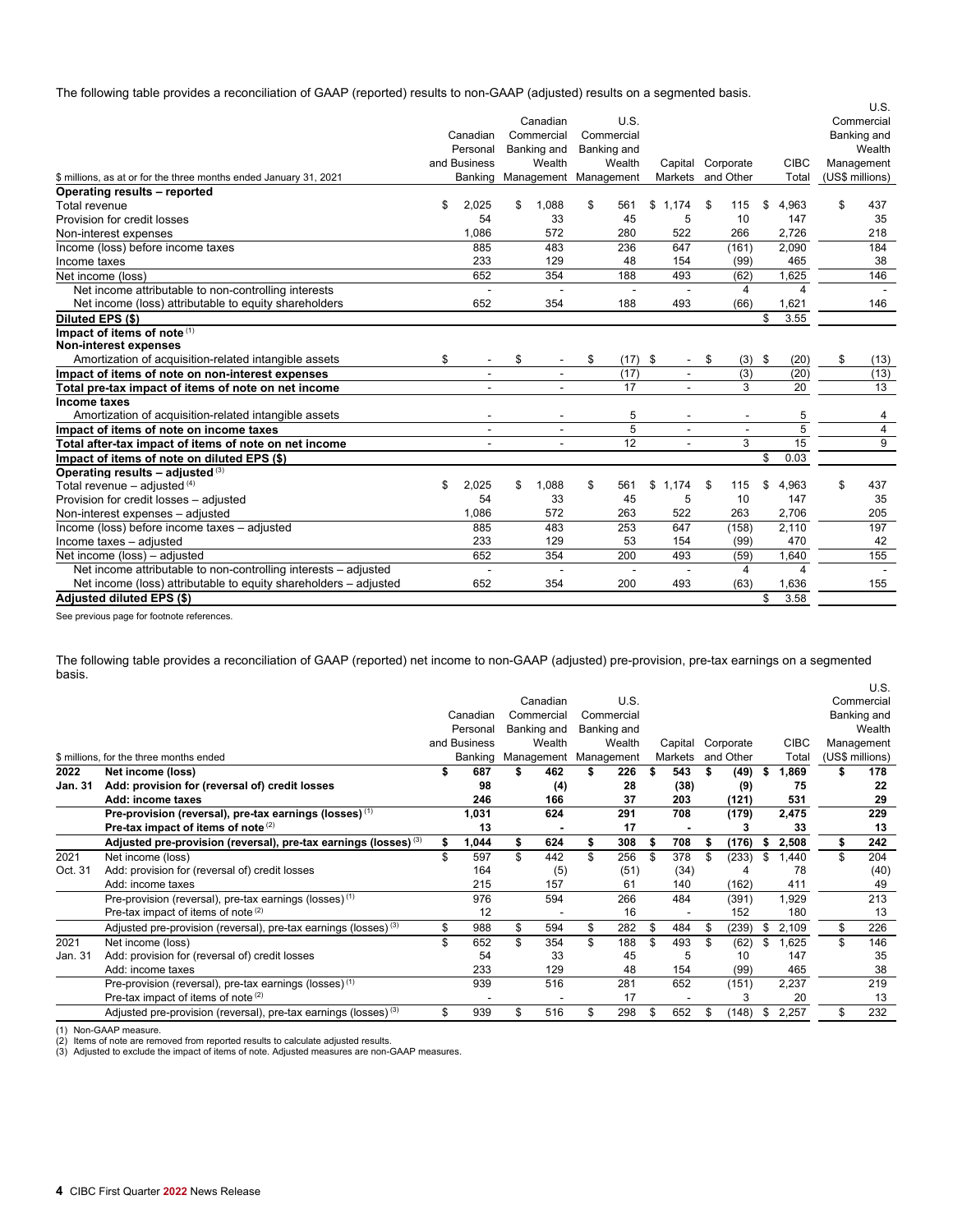## **Making a difference in our communities**

At CIBC, we believe there should be no limits to ambition. We invest our time and resources to remove barriers to ambitions and demonstrate that when we come together, positive change happens that helps our communities thrive. This quarter we:

- Established the CIBC Black Entrepreneur Program to help entrepreneurs from the Black community achieve their ambition of starting, running and growing their business. The new program includes a \$15 million commitment for business loans of up to \$250,000 as well as educational support and also includes a \$2 million donation from the CIBC Foundation to the Black Opportunity Fund to provide non-repayable loans to entrepreneurs;
- Fundraised \$6 million together with our clients, team members, charity partners, and special guests for children's charities globally during the 37<sup>th</sup> annual CIBC Miracle Day. Since 1984, CIBC's annual employee-driven fundraiser has raised more than \$266 million, helping to transform the lives of children and communities worldwide;
- Supported communities in British Columbia impacted by devastating weather conditions, providing financial relief options to our clients and donating \$50,000 split between United Way British Columbia Flood Appeal and the BC Agricultural Council; and
- Proudly established a new partnership with the First Nations Major Projects Coalition (FNMPC) to help advance sustainable business opportunities for First Nations in Canada. As a Sustaining Partner, CIBC shares FNMPC's vision for building prosperity for Indigenous peoples in Canada while mobilizing towards a lower carbon world and a more sustainable and inclusive economy.

The Board of Directors of CIBC reviewed this news release prior to it being issued. CIBC's controls and procedures support the ability of the President and Chief Executive Officer (CEO) and the Chief Financial Officer (CFO) of CIBC to certify CIBC's first quarter financial report and controls and procedures. CIBC's CEO and CFO will voluntarily provide to the U.S. Securities and Exchange Commission a certification relating to CIBC's first quarter financial information, including the unaudited interim consolidated financial statements, and will provide the same certification to the Canadian Securities Administrators.

All amounts are in Canadian dollars and are based on financial statements prepared in compliance with International Accounting Standard 34 *Interim Financial Reporting*, unless otherwise noted.

# **A NOTE ABOUT FORWARD-LOOKING STATEMENTS**

From time to time, we make written or oral forward-looking statements within the meaning of certain securities laws, including in this news release, in other filings with Canadian securities regulators or the U.S. Securities and Exchange Commission, in other reports to shareholders, and in other communications. All such statements are made pursuant to the "safe harbour" provisions of, and are intended to be forward-looking statements under applicable Canadian and U.S. securities legislation, including the U.S. Private Securities Litigation Reform Act of 1995. Forward-looking statements are typically identified by the words "believe", "expect", "anticipate", "intend", "estimate", "forecast", "target", "objective" and other similar expressions or future or conditional verbs such as "will", "should", "would" and "could". By their nature, these statements require us to make assumptions, and are subject to inherent risks and uncertainties that may be general or specific. Given the continuing impact of the coronavirus (COVID-19) pandemic on the global economy, financial markets, and our business, results of operations, reputation and financial condition, there is inherently more uncertainty associated with our assumptions as compared to prior periods. A variety of factors, many of which are beyond our control, affect our operations, performance and results, and could cause actual results to differ materially from the expectations expressed in any of our forward-looking statements. These factors include: the occurrence, continuance or intensification of public health emergencies, such as the COVID-19 pandemic, and any related government policies and actions; credit, market, liquidity, strategic, insurance, operational, reputation, conduct and legal, regulatory and environmental risk; currency value and interest rate fluctuations, including as a result of market and oil price volatility; the effectiveness and adequacy of our risk management and valuation models and processes; legislative or regulatory developments in the jurisdictions where we operate, including the Organisation for Economic Co-operation and Development Common Reporting Standard, and regulatory reforms in the United Kingdom and Europe, the Basel Committee on Banking Supervision's global standards for capital and liquidity reform, and those relating to bank recapitalization legislation and the payments system in Canada; amendments to, and interpretations of, risk-based capital guidelines and reporting instructions, and interest rate and liquidity regulatory guidance; the resolution of legal and regulatory proceedings and related matters; the effect of changes to accounting standards, rules and interpretations; changes in our estimates of reserves and allowances; changes in tax laws; changes to our credit ratings; political conditions and developments, including changes relating to economic or trade matters; the possible effect on our business of international conflicts and terrorism; natural disasters, disruptions to public infrastructure and other catastrophic events; reliance on third parties to provide components of our business infrastructure; potential disruptions to our information technology systems and services; increasing cyber security risks which may include theft or disclosure of assets, unauthorized access to sensitive information, or operational disruption; social media risk; losses incurred as a result of internal or external fraud; anti-money laundering; the accuracy and completeness of information provided to us concerning clients and counterparties; the failure of third parties to comply with their obligations to us and our affiliates or associates; intensifying competition from established competitors and new entrants in the financial services industry including through internet and mobile banking; technological change; global capital market activity; changes in monetary and economic policy; general business and economic conditions worldwide, as well as in Canada, the U.S. and other countries where we have operations, including increasing Canadian household debt levels and global credit risks; climate change and other environmental and social risks; inflationary pressures; global supply-chain disruptions; our success in developing and introducing new products and services, expanding existing distribution channels, developing new distribution channels and realizing increased revenue from these channels; changes in client spending and saving habits; our ability to attract and retain key employees and executives; our ability to successfully execute our strategies and complete and integrate acquisitions and joint ventures; the risk that expected benefits of an acquisition, merger or divestiture will not be realized within the expected time frame or at all; and our ability to anticipate and manage the risks associated with these factors. This list is not exhaustive of the factors that may affect any of our forward-looking statements. These and other factors should be considered carefully and readers should not place undue reliance on our forwardlooking statements. Additional information about these factors can be found in the "Management of risk" section of our 2021 Annual Report, as updated by our quarterly reports. Any forward-looking statements contained in this news release represent the views of management only as of the date hereof and are presented for the purpose of assisting our shareholders and financial analysts in understanding our financial position, objectives and priorities and anticipated financial performance as at and for the periods ended on the dates presented, and may not be appropriate for other purposes. We do not undertake to update any forward-looking statement that is contained in this news release or in other communications except as required by law.